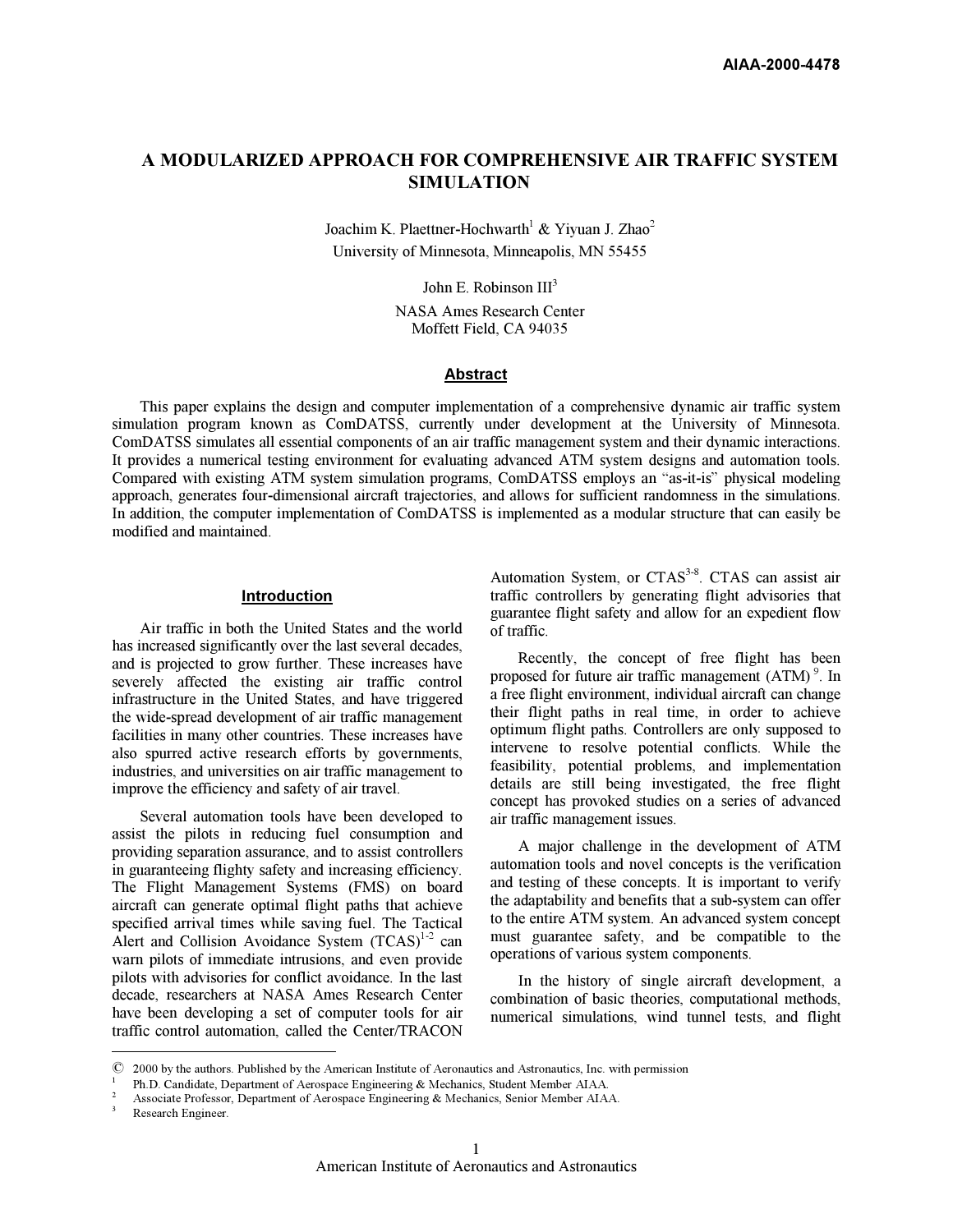tests have been used. However, the air traffic management system is an enormously complex system. First-order theories in many cases do not yet exist. Actual flight testing of new system concepts, such as conflict resolution algorithms and free flight concepts, is simply too risky and too expensive to conduct frequently. As a result, a system-wide computer simulation becomes an essential means for the verification and testing of novel tools and concepts.

This paper documents the architecture design of a comprehensive dynamic air traffic system simulation program (ComDATSS) currently under development at the University of Minnesota. This program utilizes advances in computer science and models all essential components in an ATM system: aircraft dynamics, 4-D flight trajectories, pilot controls, aircraft navigation, radar/data-link, weather conditions, and controllers. It is basically a fast-time simulation program with options for real-time simulations. It can be used for simulating both existing infrastructures and future concepts such as free flight.

A site in the Internet has been created that provides updates on the current status of the development of ComDATSS: http://www.aem.umn.edu/research/atc.

Before we proceed with the description of ComDATSS, several terms need to be defined and relative merits of existing ATM simulation programs need to be reviewed.

## System-Wide Computer Simulations

A simulation program is designed to emulate the operation of an actual system. In computer simulations, mathematical models are used to represent the operations of physical objects. Occasionally, some physical objects may be connected with a computer to conduct hardware-in-the-loop simulations. Computer simulations can be conducted either in fast-time, or real-time. For computer simulations, mathematical models of physical objects can either be analytical expressions or numerical solutions of a set of equations. These models can mainly reveal the input/output relations of a physical object, or describe the inner working details of the object.

Computer simulations may be classified according to implementation structures inside a computer. Traditionally, computer simulations are used to simulate the progression of a single system, such as the flight of an aircraft. A system-wide simulation, on the other hand, needs to emulate the operations and interactions of all relevant components in a system. In these simulations, different computer processes need to be created to emulate the behavior of different projects, and proper synchronization among these processes must

be achieved. If calculations are carried out in several computers, connected through a network or other communication devices, the simulations can be called distributed simulations. Synchronization of various calculations is important whether a single object or an entire system is simulated. Some computer simulations are mainly used to describe the input/output performances of a system or an object, such as in benefit studies. These simulations can be considered simulation modeling. On the other hand, some simulation programs model the inner working details of a system or an object, and can be used to test the operation of the system or the object. This latter type can be called simulation testing.

For the system-wide computer simulation of the air traffic system, the following objects and elements need to be modeled: Physical objects include aircraft, radar, communication, navigation & surveillance (CNS) devices, data-links, and display equipment. Human participants include controllers, pilots, and dispatchers. Natural environment elements include weather conditions, terrain, and airspace geometry. In addition, the simulation system needs to model procedures, such as standard arrival routes (STAR), standard instrument departure (SID), FMS, flight plans, etc. Descriptions of operational constraints, such as runway capacities and separation standards, are also needed in the simulation process. Finally, certain inputs are needed to start the simulation process. These inputs include the initial times and locations when arrival and/or departure traffic enter the simulation program, and aircraft characteristics of this traffic including the respective flight plans.

#### Review of Related Work

Because of the importance of modeling and computer simulation for the evaluation of new ATM system concepts, a wide range of simulation models have been developed and used in various parts of the world. Fast-time simulation was recognized as an important analysis tool in the development of  $CTAS<sup>5</sup>$ . A simple fast-time simulation program was developed at NASA Ames Research Center. This program is essentially a queuing model. It generates stochastic arrival times of aircraft traffic entering into the terminal radar approach control area (TRACON) via meter fixes. Simplifying assumptions on air traffic control are made that include the use of fixed time-based separation constraints at the threshold and meter fix, constant times for an aircraft to fly between the feeder-fix and the runway as a function of gate. However, actual aircraft trajectories are not calculated. As a result, conflicts in flight are ignored and information needed for controller decision-making is not generated.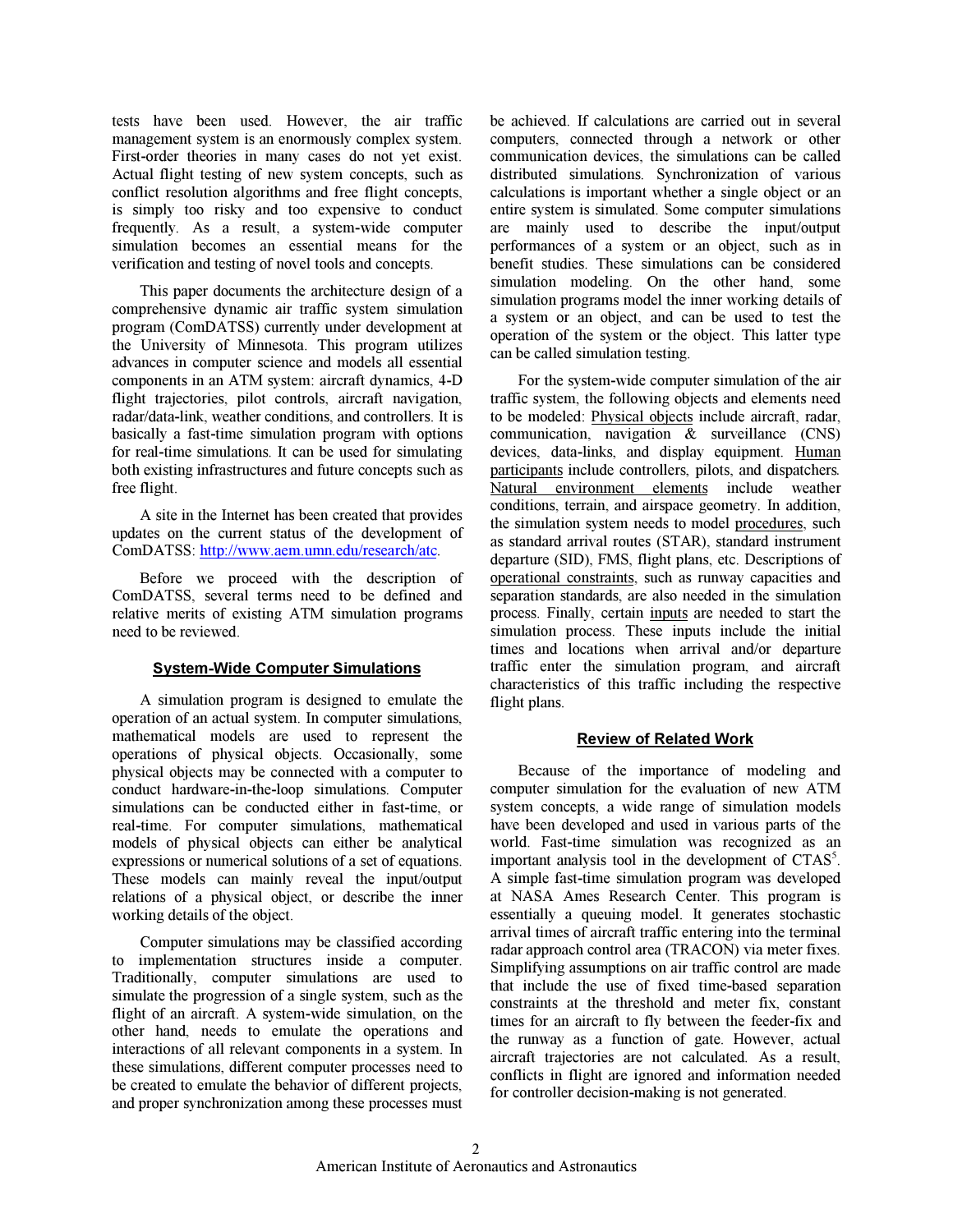NASA Ames Research Center has also developed a real-time hardware-in-the-loop simulation environment  $(\text{simulator})$  for air traffic control systems<sup>8</sup>. The operation of this system involves controllers and pseudo-pilots. The  $NARSIM^{10}$  system developed at NLR is also a real-time simulation package consisting of both computer models and hardware equipment.

Sponsored by NASA Ames Research Center under the  $AATT<sup>11</sup>$  program, a group of scientists at MIT surveyed and compared most existing ATM modeling capabilities. Existing models were divided into different categories according to their intended applications, such as capacity and delay models, conflict detection and resolution models, human/automation models, cost/benefit models, and noise models. Existing models were also classified into microscopic, mesoscopic, and macroscopic models, depending on the levels of modeling details. It was concluded that some serious deficiencies still remain. In particular, some of the best existing models still suffer in several fundamental aspects including: lack of sufficient stochastic options, limited representation of weather and winds, inadaptability to new ATM concepts, such as free flight, and the use of a large amount of resources (acquisition costs, training, input/scenario setting-up, and data collection). Significant support for the development and experimentation of ATM system models was recommended.

The comprehensive system-wide simulation model described in the this paper is designed to provide a numerical testing environment for the research and development of ATM automation tools, advanced algorithms, and novel concepts. In this regard, it is somewhat related to three of the existing simulation packages: TAAM, SIMMOD, and RAMS. These three models represent some of the best modeling capabilities at the present time.

TAAM, or Total Airspace and Airport Modeler, was developed by the Preston Group in Australia. It is currently one of the most advanced existing simulation models that includes a system-wide, microscopic implementation to simulates the entire air traffic system. One of the major drawbacks of this software is the price tag. A single site license cost about \$350,000 in 1997. Besides the high price it also lacks stochastic options and does not cover all ATM components. The rule set, it uses, is fixed and thus is inflexible to be used for testing new ATM algorithms/concepts. Through its complexity it requires a lot of resources and training to set up.

The SIMMOD model was developed by the FAA. It can be categorized by its main feature as an airfield and terminal area airspace model. The major drawback of this model is that it uses a node-link system on which

all the aircraft move, as opposed to a 3D simulation like in TAAM. Because of this implementation type it is inflexible and cannot be used to simulate new concepts like free flight.

Eurocontrol in Europe developed the RAMS (Reorganized ATC Mathematical Simulator). It is a General purpose ATC modeling environment for en route and terminal airspace as well as controller workloads. Since this software is only available through Eurocontrol and since it uses a closed structure, its assumptions are basically unknown.

Recently, researchers at NASA Ames Research Center have developed a computer simulation program known as Future ATM Concepts Evaluation Tools, or  $FACET<sup>12</sup>$ . In addition, researchers at NASA Langley Research Center are also developing a desktop computer program for simulating free flights<sup>13</sup>. It is encouraging to see that the need to develop new computer simulation capabilities for ATM research is being recognized.

## Developing System-Wide Simulation for Air Traffic Systems

A system-wide computer simulation program for air traffic systems should desirably have some or all of the following properties: It should be sufficiently flexible to be used for simulating both the current and future systems. For example, it should be possible to use this simulation system to study the free flight environment, and/or the use of data-links. A good system-wide simulation program should offer sufficient realism and accuracy. To this end, theoretical modeling of objects and procedures should be made carefully and consistently, so that the system-wide simulation can generate meaningful results. Simultaneous operations and interactions of various objects should be simulated well, within the capabilities of computer resources. In addition, a simulation program should be developed for easy maintenance and expansion, and should be made user-friendly. Finally, sufficient data points should be recorded during a simulation run and convenient postsimulation analysis tools should be available as well.

There are a host of research issues in the proper development of system-wide simulations. These issues include mathematical modeling of objects in an air traffic system, such as aircraft dynamics and radar response characteristics. The time progression scheme for a system-wide simulation should be selected carefully to balance simulation speed, accuracy, and synchronization. In addition, the development of a system-wide simulation requires a careful architectural design of the computer implementation.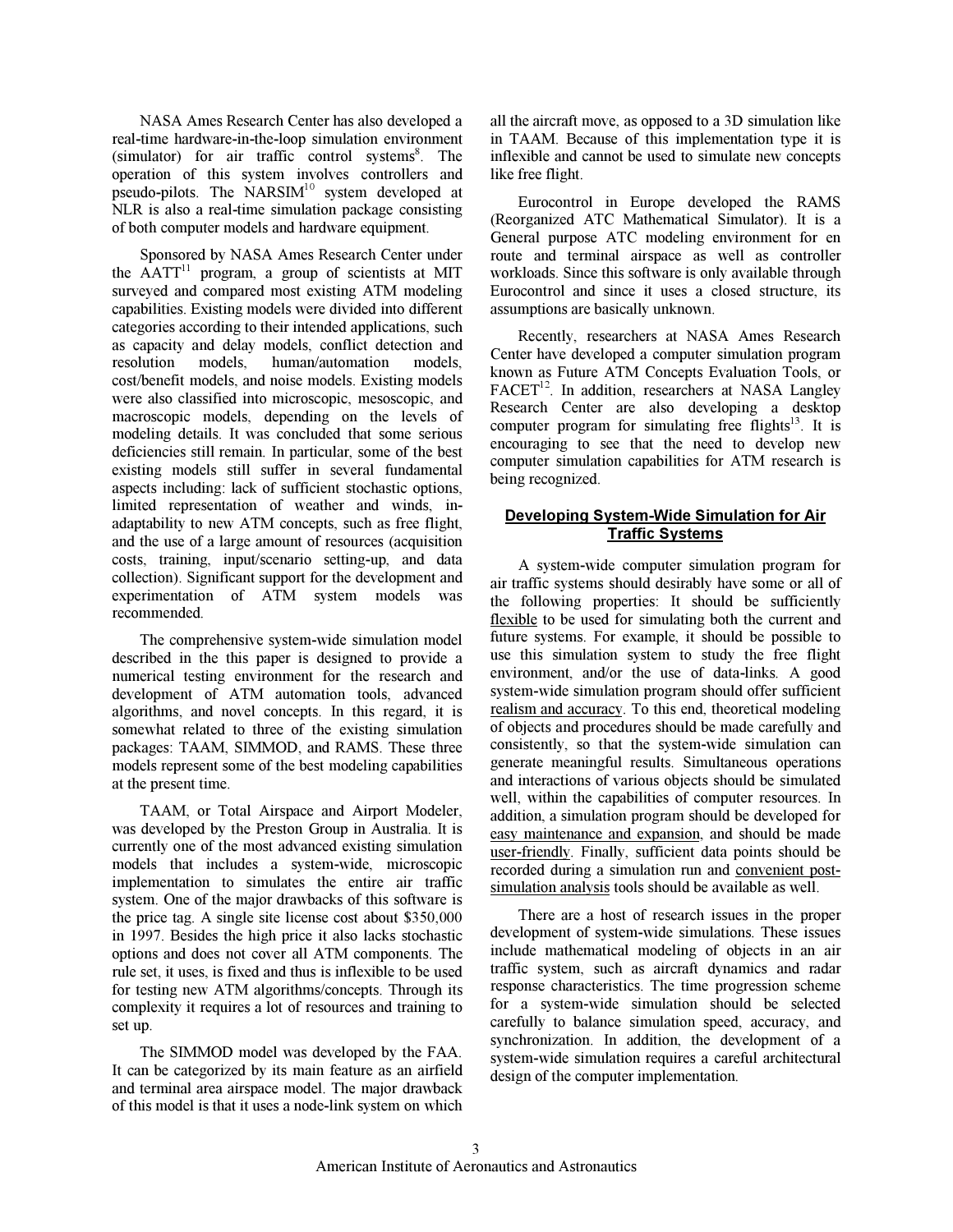A Comprehensive Dynamic Air Traffic System Simulation program (ComDATSS) is being developed at the University of Minnesota. Compared with existing simulation programs, ComDATSS is intended to be a flexible and convenient numerical testing tool for researchers and developers. It is designed to provide features that are not available in existing simulation models, and to take advantages of advanced computer structures.

Specifically, ComDATSS has or will have the following features: (1) It provides a microscopic modeling of all essential components in actual air traffic system operation. These components include aircraft dynamics, pilots, navigational systems, controllers, dispatchers, weather elements, surveillance via radar and/or data-links, and necessary communications. It simulates the working process of an entire ATM system and thus provides a numerical experiment environment. (2) Four-dimensional aircraft trajectories are generated in the simulation program by an "as-it-is" approach. In this approach, intended aircraft trajectories are expressed as flight objectives, which are consistent with flight plans, specified flight procedures, and controller commands. These flight objectives are fed into pilot models. Pilots control aircraft motions according to measured aircraft conditions from navigation systems, and aircraft respond to pilot controls under ambient conditions and limitations of aircraft dynamics. In particular, airspace geometry affect aircraft flight paths through flight objectives and flight constraints. As a result, ComDATSS offers sufficient flexibility in simulating the current ATM infrastructure, any advanced concepts such as free flight, as well as any part of the airspace. (3) Sufficient randomness can be included in the simulation at every ATM component. (4) Initial traffic in the ComDATSS simulation can either be supplied in the form of recorded actual traffic, or internally generated using assumed stochastic distributions. The latter choice is especially convenient for individual researchers to test concepts quickly. (5) Both fast-time and real-time simulation modes will be accommodated. (6) ComDATSS has been coded using C++ with multiprocess structures. Modular designs have been used for easy modification, expansion, and maintenance.

When completed, ComDATSS can be used for a wide variety of ATM researches and development needs. These applications can include the initial testing of ATC automation tools and algorithms, and evaluations of benefits of improving individual ATM components. In the real-time mode, one can play the role of a controller managing a large number of aircraft or a pilot flying through a congested airspace. In other words, it can be used as an education tool. Compared to

real-time hardware-in-the-loop simulations, ComDATSS can be operated by one person and can be used in a controlled simulation environment.

ComDATSS also provides opportunities and platforms for studies of theoretical modeling of aircraft trajectory prediction accuracy, pilot responses, controller decision-making, etc. These modeling processes are useful for the understanding of ATM system operations.

The development of ComDATSS involves three coupled steps: (1) design of computer implementation architecture, (2) mathematical modeling of all essential components in an ATM system, and (3) computer programming. At the present time, a prototype simulation program has been developed. This prototype program is comprised of a computer architecture that contains modules for all ATM components, interactions of various ATM components, stochastic generation of arrival aircraft traffic, graphical display, and controller command entries. A fixed-increment time advance scheme and numerical solutions of aircraft dynamical equations are used to simulate the ATM system progression.



Fig. 1 ATM components and information flow in a comprehensive simulation.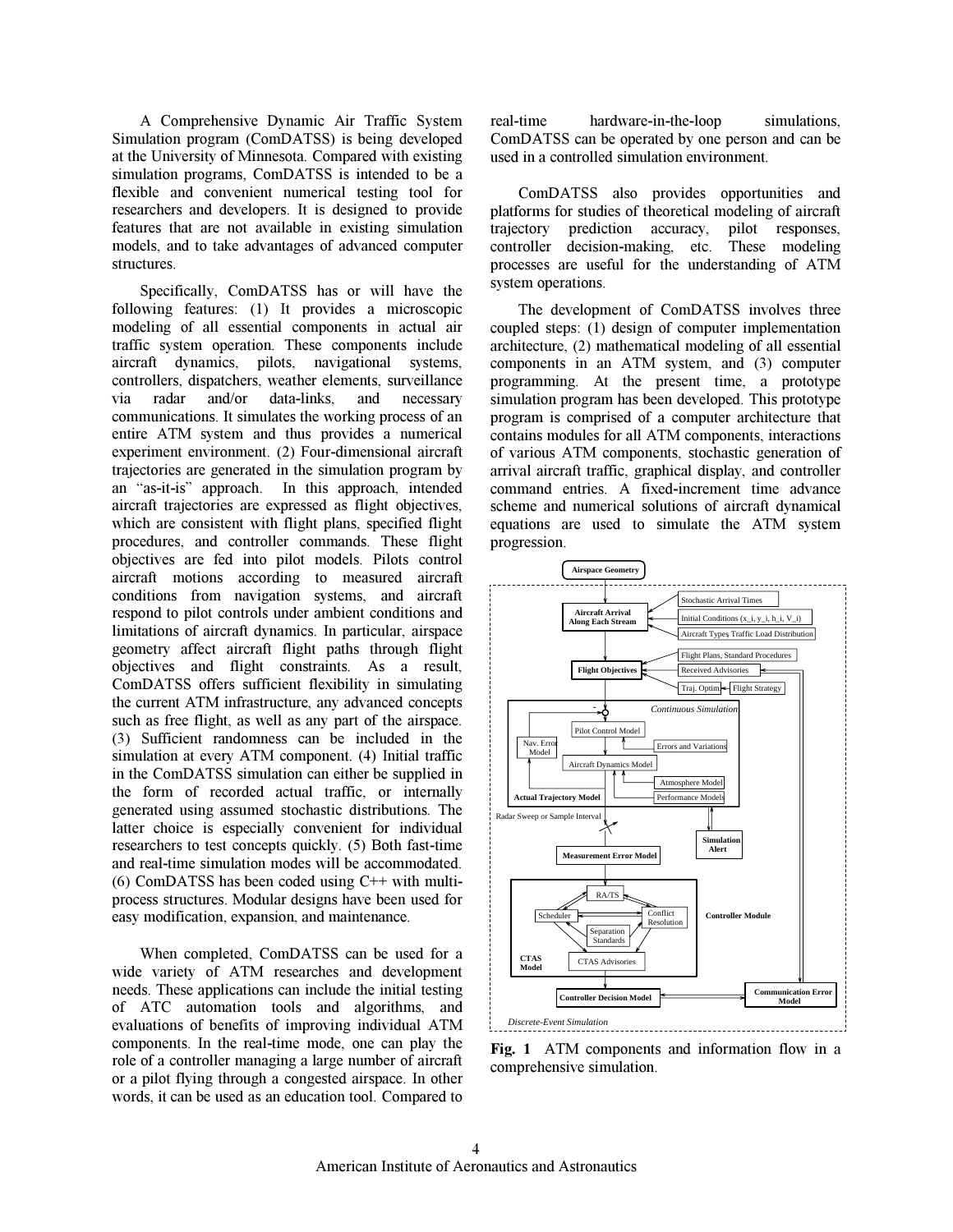### Computer Implementation Architecture

Figure 1 shows the information flow among various components in an air traffic system.

For the easy maintenance and expansion of the simulation program, a modular approach has been adopted for the computer implementation. A module is used to represent each ATM component, and each module interacts with other modules through specified inputs and outputs. Internal logic of these modules can be modified at any time. Figure 2 shows how the modules of ATM components are integrated in ComDATSS. It also shows the definitions of classes and functions for an object-oriented programming (OOP) environment. Boxes with shadows represent classes whereas plain boxes represent functions. Also shown are information connections among these modules. Each module can be represented by an object. Thus, a module in later mention always refers to an object and vice versa.

The actual core of the software is written entirely in the object-oriented C++ programming language. The object-oriented programming approach makes it possible to simulate the entire air traffic system as it is. This requires to model all parts of the ATM system as objects and to let them communicate with each other as in reality. C++ was chosen since it is certainly one of the most widespread and powerful object-oriented languages. Java – with the currently available computational power – lacks sufficient execution performance, which is essential for a comprehensive detailed simulation of an ATM system.

Several processes are defined in the computer implementation. Computer processes are independent programs that perform various tasks in the simulation program. Most of these processes directly represent an ATM component whereas others are more of supportive nature. All processes are implemented in such ways that they can be run on different machines within a network, if necessary, so that the computational load can be distributed. The data exchange and communication among various modules are handled by a special protocol. If the simulation processes are run on a single computer, it depends on the operating system design of



Fig. 2 Modules of the computer implementation.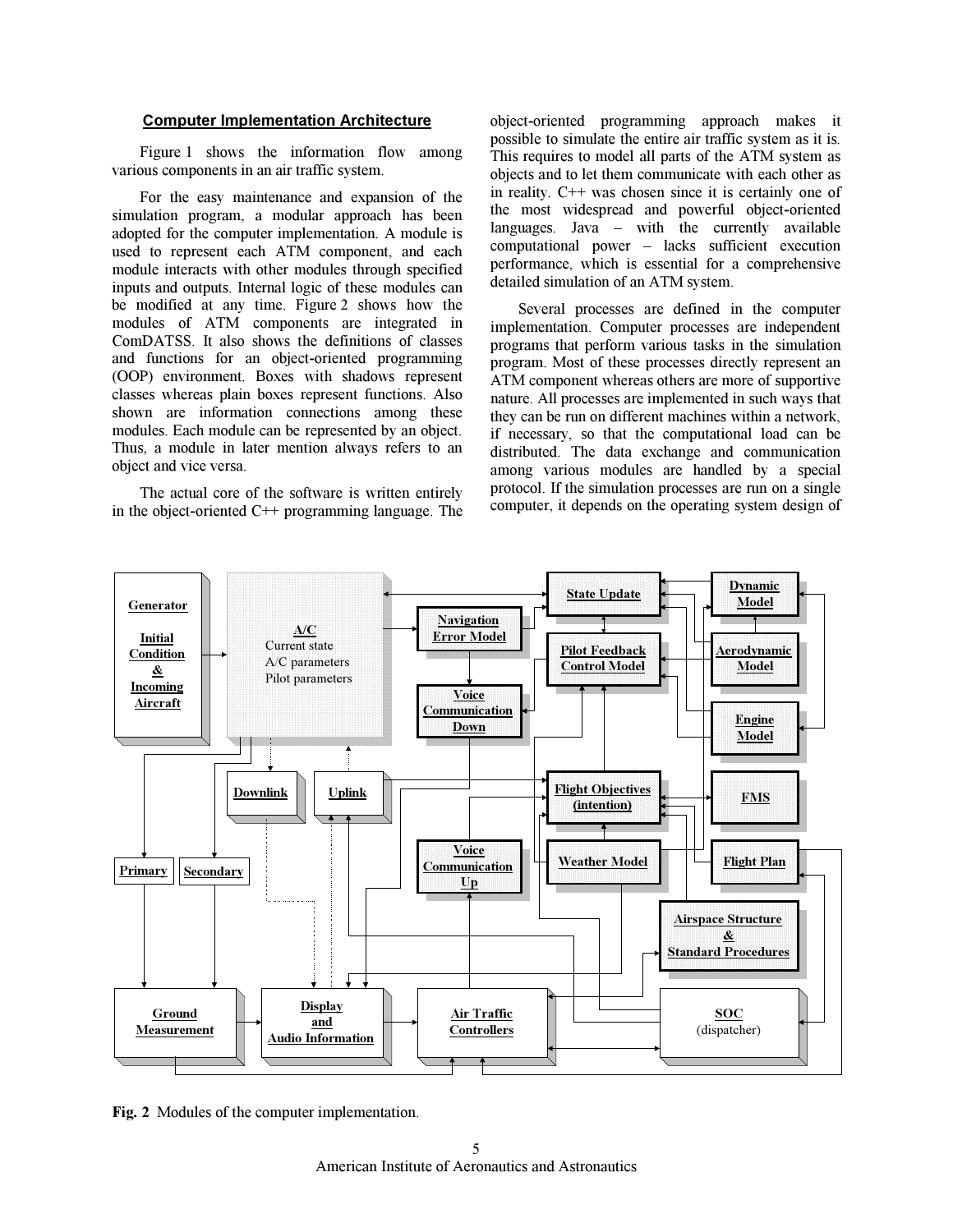this particular computer whether the processes are run in parallel or not. On a single processor machine, a parallel computation is not possible. For a distributed configuration over several computers, the processes are run in a parallel manner.

#### Descriptions of Computer Processes

### Administrator

This process is the core of the simulation. Its main task is to handle all the aircraft and update their states. When the administrator is started, it initializes the simulation environment and waits for other processes to connect. During this time, a file is loaded which describes the initial airspace with all present aircraft. Once all connections are established the simulation can be started. As the simulation evolves, the administrator accepts commands from controllers and forwards them to the respective aircraft and its Flight Objective Module. The internal objects - that represent the aircraft themselves - handle the commands and carry out appropriate maneuvers. A message from an aircraft to the controller is forwarded in the opposite direction with the same internal mechanisms. In addition to the controller, an airline dispatcher can be added. In computer implementations, dispatchers would communicate with the aircraft in the same way as controllers do.

In the simulation environment, an independent object is used to represent each aircraft. In addition, an integrator is employed to support the updating of aircraft states. In periodic cycles, the administrator calls these objects to update their states. The first task an aircraft performs when it receives an update call is to look for pending commands from the controller. If there is no command pending, numerical integration of the aircraft dynamics equations are carried out by the integrator.

If a new aircraft is created, the administrator adds the new aircraft to its internal list and includes it in the update cycle. Besides aircraft that were created by the generator, the administrator can also handle aircraft that were handed over by another administrator. Actually, one administrator is able to represent an airspace with several sectors and respectively assigned controllers. It can also carry out the hand off procedure between controllers from different sectors. The mechanism to accept aircraft from other administrators enables the option of distributing the workload of updating aircraft to several computers. In order to reduce the workload of the administrator, so that it can update the aircraft in fast cycles, the task of distributing aircraft information is allocated to another independent process called

distributor. The administrator periodically sends the relevant data of all available aircraft to the distributor.

### **Distributor**

The distributor process does not correspond to an actual component in an ATM system. Instead, its task is to distribute the available aircraft data in various ways. The first option is that another process can connect to the distributor to request the aircraft data. This data is the result of the update by the administrator process and is available after each update cycle. With this option a direct down-link from the aircraft to the controller can be included. As a second option, a ground measurement unit such as radar can be simulated. Radar processes can request aircraft data from the distributor process and models of radar measurement errors can then be used before the aircraft data reaches a graphical display. Another feature, that is implemented for realistic radar simulation, is that new aircraft data is only available when the aircraft was swept by the radar signals. The internal structure of the distributor enables primary as well as secondary radar to be simulated.

**Generator** 

The generator process produces initial states of aircraft arriving at the simulation boundary. It can either read from a data file containing recorded or specified arrival aircraft data, or as in the current prototype, generate arrival aircraft data according to specified stochastic distributions. During the start of the generator process, a data file is read that contains all the initial data of the entry points to be simulated. These can be the meter fixes of the TRACON airspace or any other locations. Other initial conditions of the entry point are statistical data such as the distribution of aircraft types or airlines, which are retrieved from a special data file. This data file can be generated by using the recorded data of an existing airport.

In addition to the random aircraft generation, an aircraft can also be entered manually during the simulation process.

#### Controller Process

The controller process is an interface used to direct the aircraft in the airspace. For this purpose, the interface has common controller tasks and procedures implemented.

After it starts, the controller connects to the administrator process and establishes a data and message channel. This is used to send commands by the controller to the administrator where they are forwarded to the respective aircraft as flight advisories. The controller uses an input line to write messages to the aircraft. A parser that contains standard phrases of the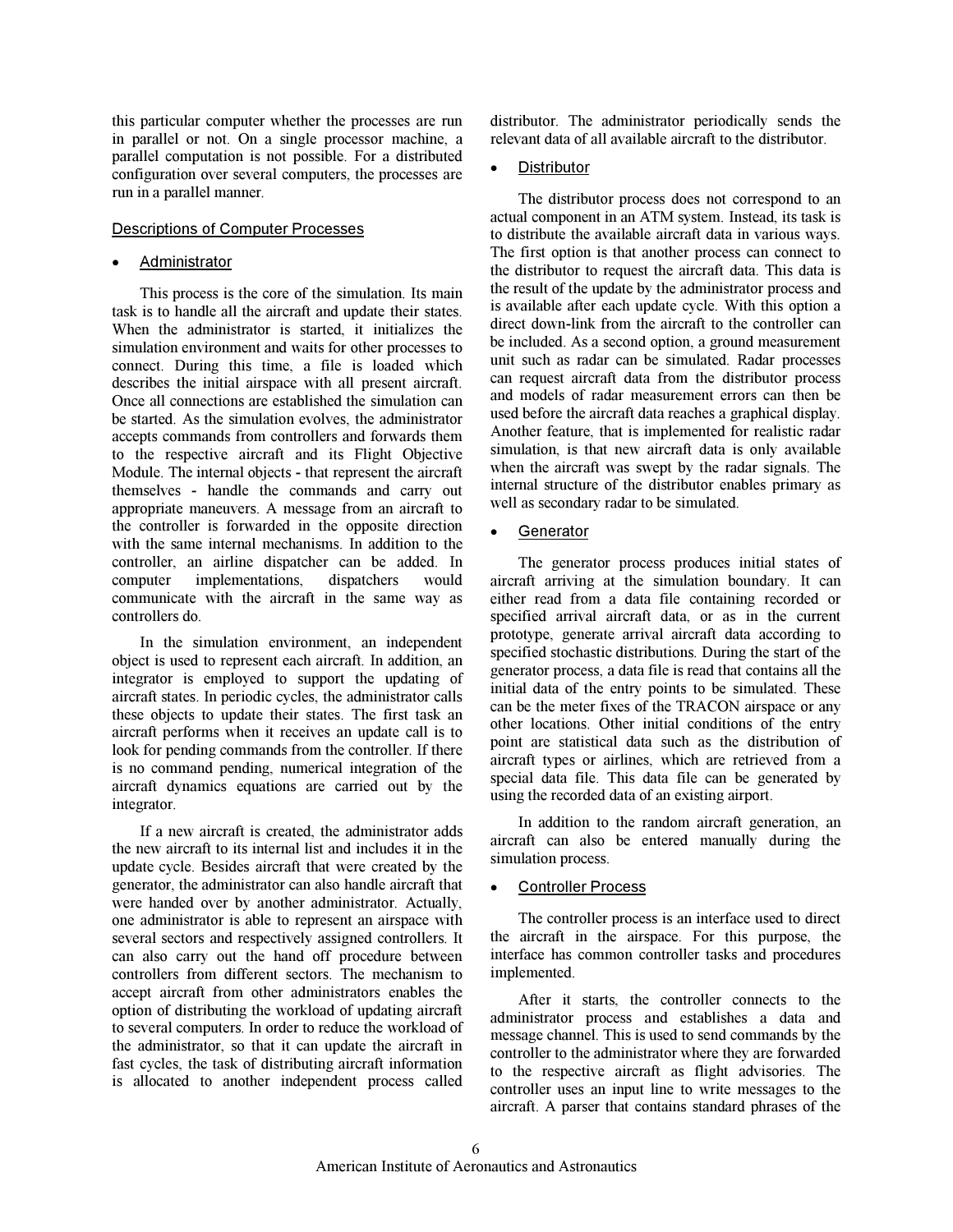language used by controllers, processes this input. The aircraft on the other side of the communication channel uses a similar mechanism to handle commands and send confirmations back to the controller. As means to watch the aircraft, the controller uses the GUI display interface. Eventually the controller process will be equipped with a separate GUI interface.

#### **Observer**

This process is connected to one of the distributor output channels and prints the aircraft data to a terminal shell. It can be used to get a quick information on the data without having to start the GUI and analysis tools. Due to the restricted number of characters in a terminal shell this only works for a small number of aircraft in the observed airspace.

#### Graphical User Interface (GUI) Display

The GUI display shows the aircraft in a selected airspace. Eventually, two types of GUI displays are planned: information display for controllers and displays of "actual" traffic situations. GUI displays for controllers illustrate aircraft status based on measurements and standard controller console display format, whereas actual traffic displays directly provide aircraft states generated in the simulation program. In the current prototype, this actual traffic display has been implemented.

For the GUI the script language Tcl/Tk is used. This language has as its biggest advantage of being not system specific. A Tcl/Tk script runs on every machine where the Tcl/Tk has been installed. The code is thus independent of the machine's window system.

Figure 3 shows a screen-shot of the GUI display that has been implemented in the current prototype. The



Fig. 3 Screen shot of the traffic display.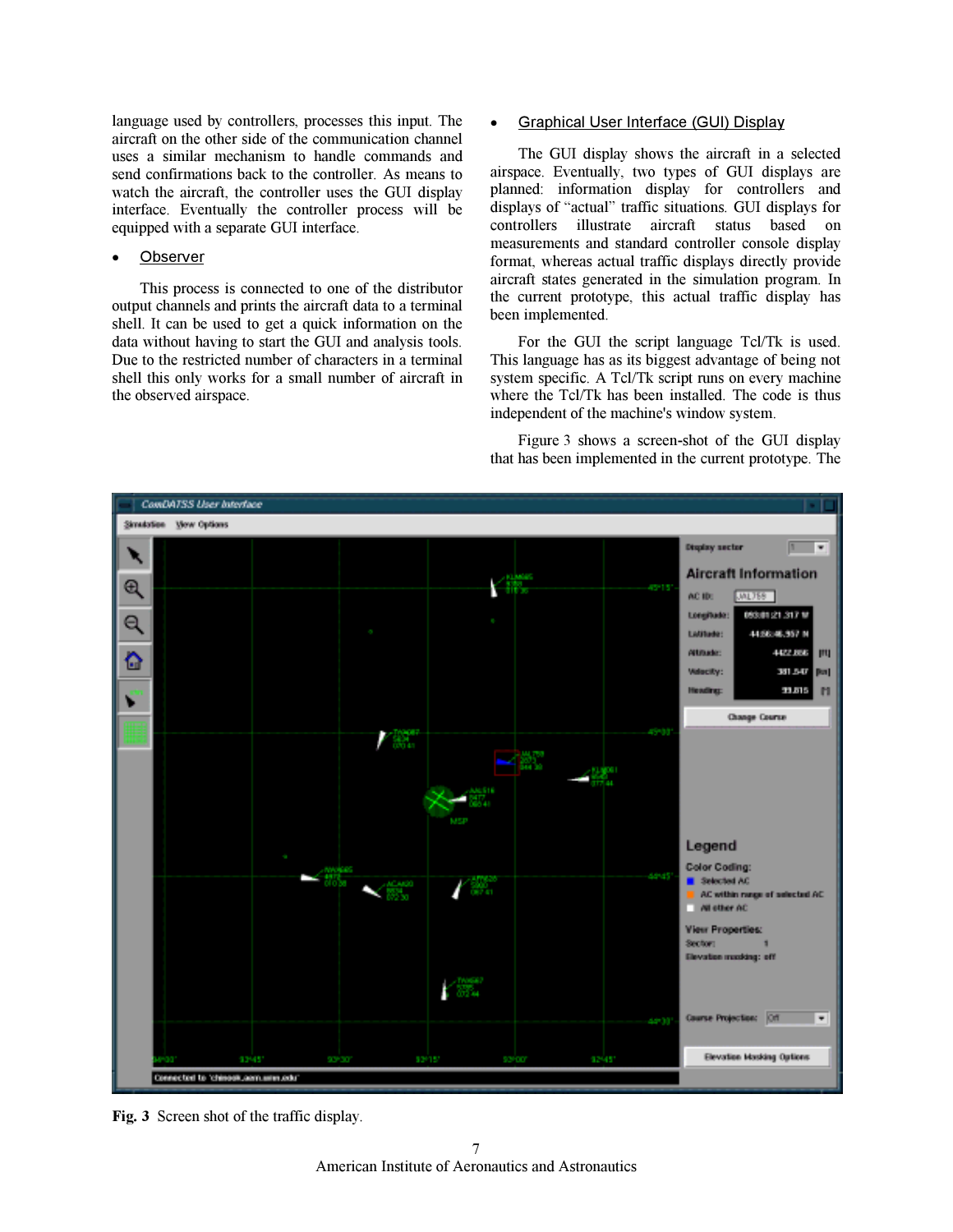aircraft are symbolized by an arrowhead icon, which points into their heading direction. Attached to this icon are displays of the call sign of the aircraft, and information on the aircraft's altitude and velocity. A latitudinal-longitudinal grid is an additional help to keep better track of the aircraft positions. An icon marks the location of the Minneapolis - St. Paul International Airport (MSP). In addition to this, small circles indicate the locations of the five meter fixes of the TRACON area. There are several options to manipulate the display area. Part of the display can be zoomed out to observe a certain air traffic situation in more detail. Furthermore there can be several sectors defined, each of which can be selected by a drop-down box. By the selection of the respective button, the aircraft information tag and the latitudinal-longitudinal grid can be switched on and off. By selecting an aircraft with the mouse pointer its current data is displayed in the aircraft information group box.

#### Analysis of a Simulation Run

For the analysis of a simulation run, ComDATSS records all aircraft data in data files. In these files, the states of the aircraft and other relevant information are stored as functions of time. The sampling rate can be varied so that short-term simulations as well as longterm simulations can be evaluated without having to create huge data files. The output data is stored in a simple format with tabulators as space delimiters, so that it can be imported by applications like Matlab® or Microsoft® Excel for analysis purposes. In addition to the aircraft information, a message log can be saved to a data file as well. It contains messages from the system as well as communication logs between the controller and the aircraft.

## Mathematical Modeling of Objects in the Prototype of ComDATSS

Modeling needs for the ATM components in Figure 1 are now discussed. Because of the modular structure, any changes in the models of individual objects can be easily made without affecting the overall simulation program structure.

## Arrival Traffic Modeling

Certain initial arrival traffic information is needed to start a computer simulation. Essential information for the arrival traffic should include arrival times at a fix, initial aircraft positions, altitudes, speeds, and headings, aircraft types, aircraft weights, and other useful information. The ComDATSS program is designed to be able to use two types of initial traffic data: userspecified traffic data (e.g., recordings of actual traffic data) or stochastically generated traffic data. The ability

to generate traffic scenarios stochastically is highly desirable for a simulation program, as it enables one to use the program quickly and is useful in theoretical modeling studies of arrival traffic patterns.

In the prototype of the ComDATSS program, traffic distributions among different arrival streams are modeled by specified probability ratios. The total arrival rate is a parameter that can be changed. Mixes of aircraft types along each stream are also modeled by probability ratios, such as (0.8/0.12/0.04) for large/small/heavy. The Boeing 757 aircraft is considered a special class due to its turbulent wake characteristic. Gross weights of arrival aircraft are generated according to truncated Gaussian distributions, where the means and standard deviations depend on aircraft types. Initial aircraft conditions at specified boundary points are aircraft locations (x, y), altitudes (h), and airspeeds. Truncated Gaussian distributions are used for generating these initial conditions, where the means and standard variations depend on aircraft types. Finally, a combination of exponential distribution and uniform distribution is used to model inter-arrival times. Because of the modular structure of the simulation program, any of these distributions can be changed easily.

## Modeling of Actual Aircraft Trajectories

In practice, actual aircraft trajectories are obtained when pilots control aircraft flights by following specified and/or perceived flight commands. Actual aircraft trajectories are affected by aircraft navigation and status displays, pilot feedback control responses, aircraft response dynamics and performance limits, and weather conditions. Therefore, the generation of aircraft trajectories in ComDATSS should include models of flight objectives, navigation errors, pilot responses, aircraft dynamics and performance limits, and weather conditions. All these models should allow for inclusions of appropriate randomness.

## Aircraft Flight Objectives

In actual flights, pilots control aircraft according to flight plans, desired arrival times, published STAR or SID procedures, company regulations, and controller advisories. The Aircraft Flight Objective component synthesizes nominal flight paths for an aircraft based on the current aircraft state, flight plans, final runway orientation, standard airspace procedures, and controller commands. Controller commands are for pilots to avoid other aircraft or to achieve a certain specified time of arrival (STA) at the specified point, and may include changes in speed and altitude, as well as insertions of additional waypoints for vectoring. Outputs of the flight objective module are a set of minimum flight commands that specify a complete aircraft trajectory.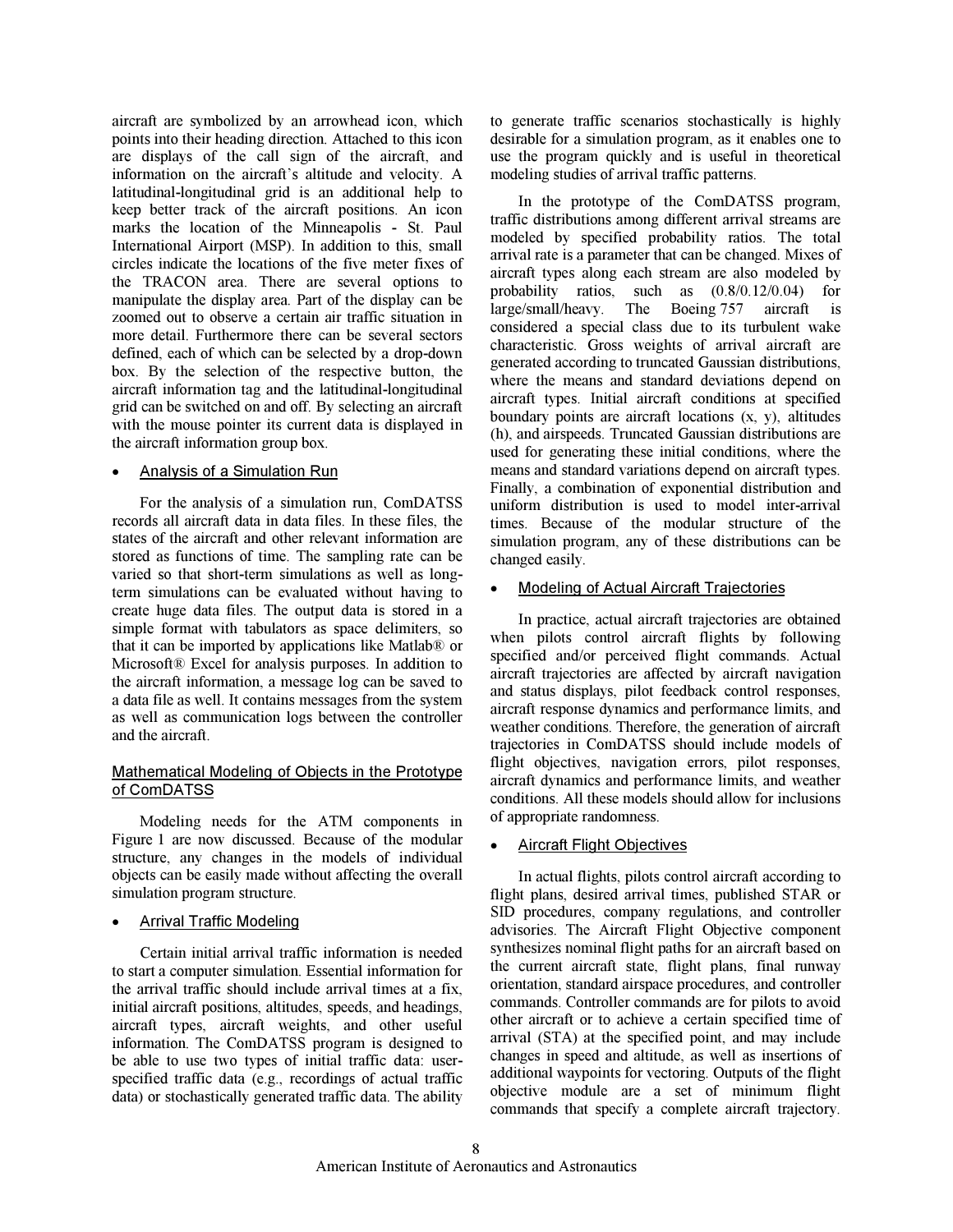The use of a Flight Objective Module offers great simulation flexibility. It can easily be modified to account for free flight trajectories. Adherence to airspace constraints such as airways and terminal flight routes is also reflected in the flight objective.

Adherence to airspace geometry is achieved through specifications of flight objectives. As a result, the simulation program can simulate any specified airspace geometry such as center or TRACON. At the present time, flight objectives connect initial aircraft states to a specified runway threshold. Therefore, the current prototype is designed for simulating traffic over Center/TRACON airspace to runway touchdowns. Figure 4 shows a typical terminal airspace geometry.



Fig. 4 A typical terminal airspace geometry.

Pilot Feedback Control Actions

Pilots apply controls in a feedback manner to fly aircraft in order to achieve flight objectives. Different pilots may have different characteristics. Models of actual pilot flying techniques are too complicated to express mathematically. In the current prototype, pilot control actions are modeled by a combination of time delays and nonlinear inversion. Time delays reflect pilot reaction times. Nonlinear inversion is a technique for designing nonlinear feedback control laws. Its central idea is to algebraically transform a nonlinear system dynamics into a (fully or partly) linear one, so that experiences of linear control designs can be applied. Feedback control gains are selected to match frequency and damping of pilot controls.

It is important to develop stochastic models that describe average and variations of piloting techniques. Variations of piloting techniques are expressed by using probabilistic coefficients of pilot control laws and reaction times. In the current prototype, truncated Gaussian stochastic distributions are assumed on feedback control gains. Feedback control gains are determined randomly for each aircraft and remain constant during the entire flight of that aircraft.

Uses of specific control inputs (elevator, aileron, rudder, thrust) depend on assumptions on flight procedures and flight objectives. Details are omitted. These control laws specify pilot actions as functions of measured aircraft states. Navigation errors can be incorporated to pollute the on-board measurements of aircraft states. In addition, weather conditions and aircraft performance limits affect aircraft motions when these control laws are applied to aircraft equations of motion. In the current version, point-mass equations of motion are used.

### Communication, Navigation, and Surveillance Models

Navigation and surveillance processes introduce errors to the original sources of signals, and can be considered as measurements of actual signals. In the simulation, these measurements are expressed as the "actual" signals from the internal computer simulations plus some random errors. There are three types of aircraft measurements: on-board navigation systems, ground-based (primary and secondary) radar systems, and air-ground data-links. These systems determine aircraft states with varying levels of accuracy. Characteristics of the random errors can be selected to reflect characteristics of different measurement processes.

Pilot/controller communication is conducted via voice in the current air traffic control system and may possibly be done in the future via direct data-link. Mathematically, the communication process introduces delays and random errors to the original advisories that are transmitted. The amount of delays is also random in nature.

## Controller Decision Module

The controller decision module can either be connected to an automation tool or manual input from a computer terminal. As a result, it can be used to test automated air traffic control tools (such as algorithms of aircraft scheduling or conflict resolution, like Active FAST), or to accommodate a human controller in the simulation loop. In the latter case, graphical displays of traffic information are used for controller manual inputs of flight advisories.

It is challenging to develop models for inner controller decision processes. Figure 1 shows a preliminary attempt to adopt the CTAS structure. Design of logical structures in the controller decision module will be considered at a later time. The current focus of the simulation program development is to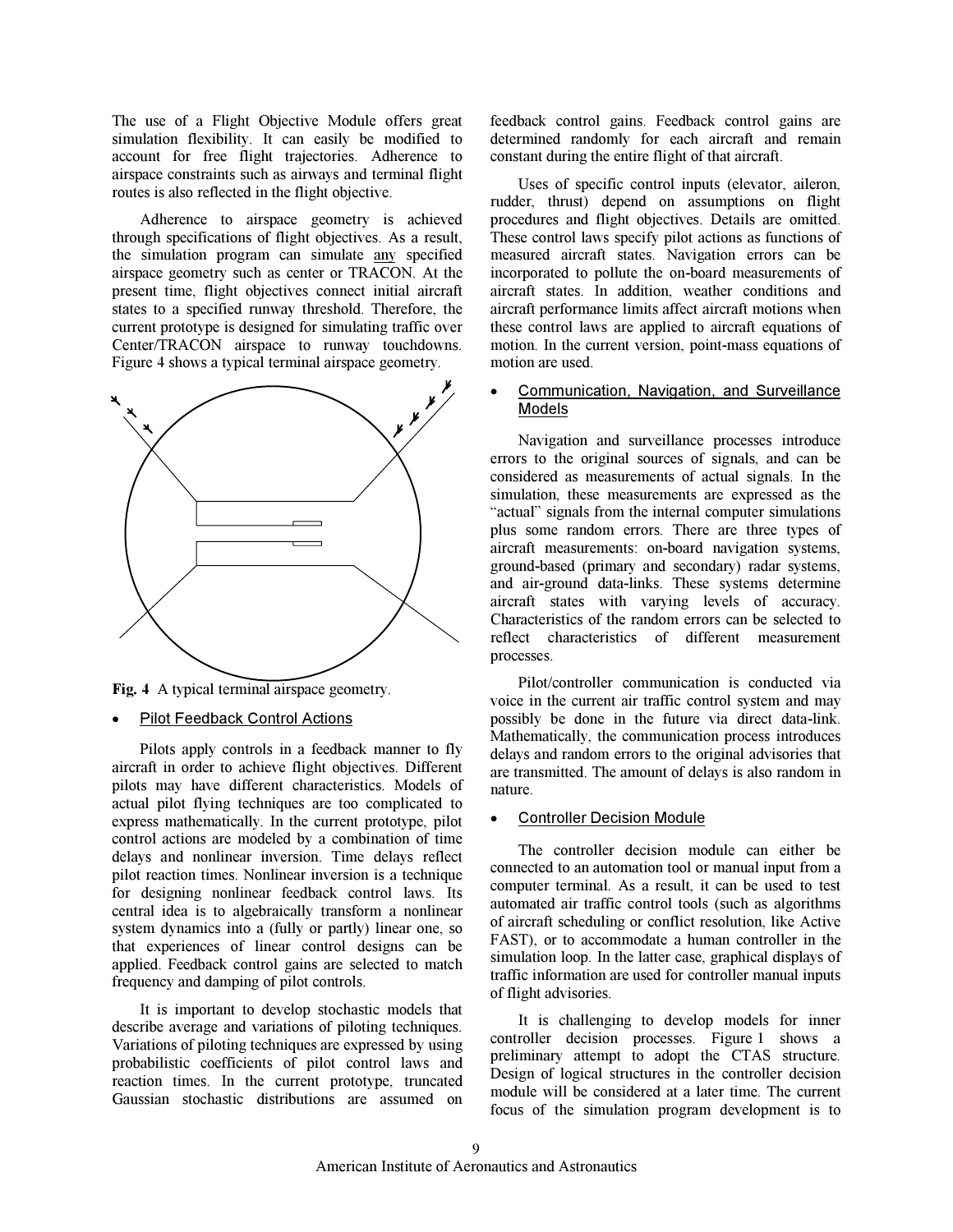develop an air traffic environment with all components except the working logic inside controllers' head.

Simulation Alert

Simulation alert is a background process that checks if there is any conflict based on "actual" aircraft trajectories generated in the computer simulation program. The purpose is to provide statistics on "real" aircraft separations and delay capabilities. If every possible pair of aircraft is checked, the simulation alert process will surely use up a substantial amount of computer time. As computer memory and speed advance, it will become eventually feasible to compare all aircraft trajectories. At the present time, simulation alert is checked on any aircraft that is mouse-pointed on the display. In the next step, a random scheme will be deployed that determines aircraft to be checked. For example, some incoming aircraft can be selected according to a certain probability and these aircraft will be followed by the alert process until they land. As computer speed increases, the selection probability can be made higher as well.

**Dispatchers** 

Dispatchers help pilots to determine flight plans. A module is allocated for the modeling of dispatcher inputs.

Weather Model

The weather model in the simulation is implemented as an object in the OOP environment. Each aircraft object can request atmospheric data at its current location. This data is then used in the equations of motion and the feedback control of the respective aircraft. In the current version, the weather model returns zero winds and standard atmosphere conditions. A more advanced weather model can replace this module later.

## **Demonstration**

A laptop demonstration or a pre-recorded video will be used to illustrate the functionality of ComDATSS.

#### Summary

This paper discusses the need and requirements for system-wide computer simulations of air traffic systems as numerical testing environments in research and development of advanced ATM automation tools and concepts. After a review of related work, the paper reports the development of a prototype computer program for a comprehensive dynamic air traffic system simulation known as ComDATSS. The design

of computer implementation architecture is explained, and various modeling issues are examined.

## Acknowledgements

This project is supported by NASA Ames Research Center under NCC2-990, monitored by Tom Davis. We thank Doug Isaacson for many helpful discussions.

## References

- 1. Williamson, T., and Spencer, N. A., ``Development and Operation of the Traffic Alert and Collision Avoidance System (TCAS),'' Proceedings of the IEEE, Vol. 77, No. 11, Nov., 1989, pp. 1735-1744.
- 2. Walsh, J., and Wojciech, J., ``TCAS in the 1990s,'' Navigation: Journal of the Institute of Navigation, Vol. 38, No. 4, Winter 1991-92, pp. 383-397.
- 3. Erzberger, H., Davis, T. J., and Green, S.,"Design of Center-TRACON Automation System," presented at the AGARD Guidance and Control Symposium on Machine Intelligence in Air Traffic Management, 11-14 May 1993, Berlin, Germany.
- 4. Erzberger, H., "Design Principles and Algorithms for Automated Air Traffic Management," AGARD Lecture Series No. 200 on Knowledge-Based Functions in Aerospace Systems, Madrid, Paris, and San Francisco, November 1995.
- 5. Denery, D. G, and Erzberger, H., "The Center-TRACON Automation System: Simulation and Field Testing," NASA TM 110366, August 1995.
- 6. Davis, T. J., Erzberger, H., Green, S. M., and Nedell, W., "Design and Evaluation of Air Traffic Control Final Approach Spacing Tool," Journal of Guidance, Control, and Dynamics, Vol. 14, No. 4, July-August 1991, pp. 848-854.
- 7. Davis, T. J., Krzeczowski, K. J., and Bergh, C., "The Final Approach Spacing Tool," presented at the 13th IFAC Symposium on Automatic Control in Aerospace, Palo Alto, California, September 1994.
- 8. Denery, D. G., Erzberger, H., Davis, T. J., Green, S. N., and McNally, B. D., "Challenges of Air Traffic Management Research: Analysis, Simulation, and Field Test," AIAA Guidance, Navigation, and Control Conference, August 11- 13, 1997, New Orleans.